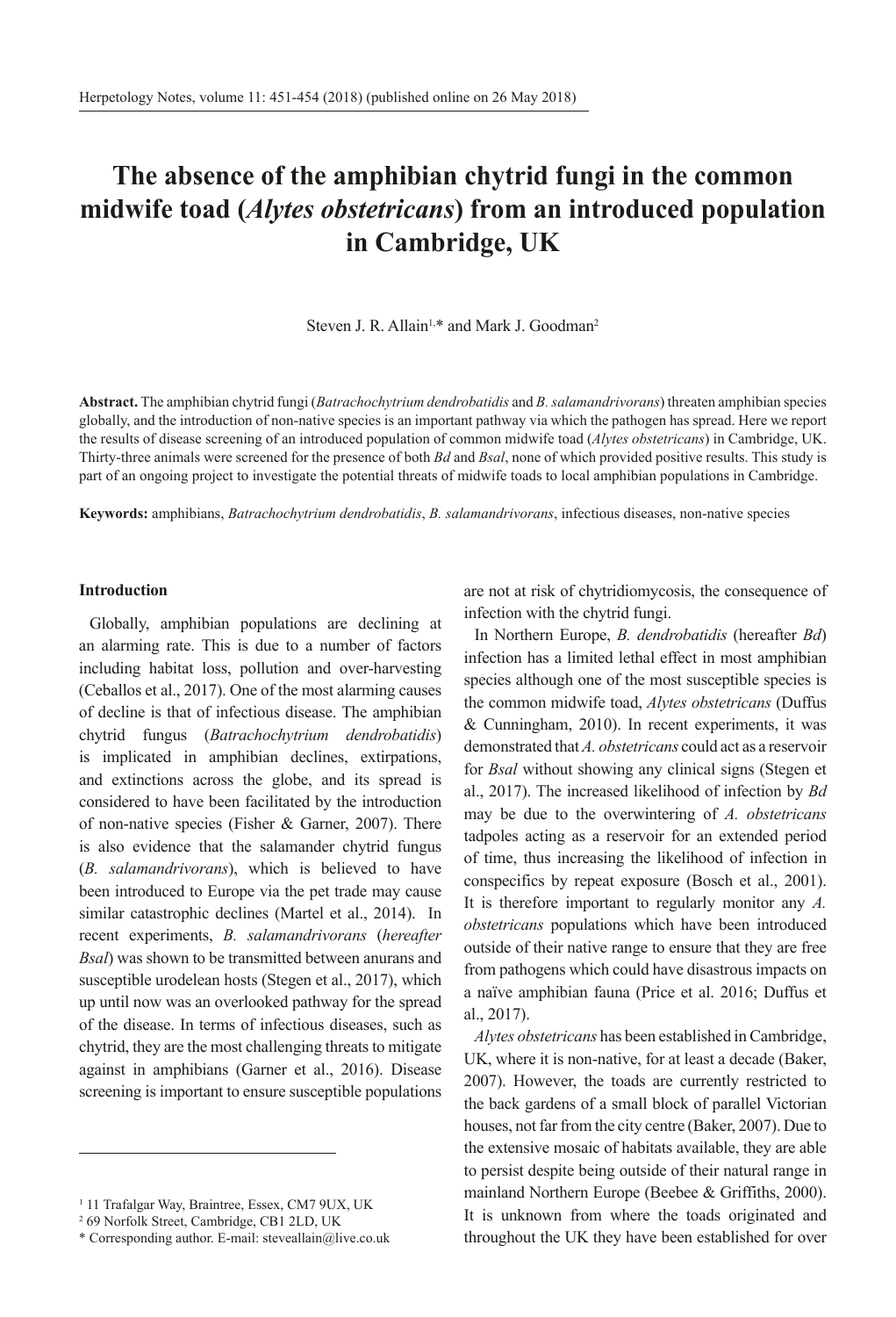a century (Beebee & Griffiths, 2000). It is not currently clear whether *A. obstetricans* poses a threat to native amphibians.

The study reported herein is part of an ongoing project by the Cambridgeshire and Peterborough Amphibian and Reptile Group to determine where the introduced *A. obstetricans* originate from, to investigate whether they pose a threat as a disease vector and to estimate their population size. As part of a preliminary study, a total of seven individuals were swabbed in 2016, with two swabs from 2017 being fast tracked due to the suspected presence of disease. These nine swabs came back negative for both *Bd* and *Bsal* (Allain & Goodman, 2017a), this report continues directly from that initial study.



**Figure 1.** Cambridge midwife toad being swabbed to test for chytrid.

#### **Materials and Methods**

Between late May and early September 2017, eight residential gardens in central Cambridge were surveyed for *A. obstetricans*. The midwife toads are currently restricted to approximately 35 gardens covering an area of 2000 m2 . Surveys involved the use of call playbacks designed to elicit responses from males so that their location could be pinpointed (Allain & Goodman, 2017b). Females and juveniles were located by the active searching of refugia within each garden. Captured toads were held in individual zip-lock bags to prevent cross contamination, and each bag contained sufficient moisture and air in to minimise stress. All appropriate biosecurity measures were taken when handling the toads including the use of nitrile gloves (Mendez et al., 2008), the changing of gloves between each site, and the use of Virkon S when disinfecting field equipment

(Young et al., 2007).

Sterile cotton tipped swabs (Medical Wire & Equipment, MW-100) were used to swab for chytrids using standardised protocols. Tadpoles were captured using a small aquarium net and returned to the pond after being sampled, the swabs were gently spun for 10 s between the fingers whilst in contact with their mouthparts (Retallick et al., 2006). As part of the swabbing process, each toad was sprayed with a small amount of water in order to free their skin of any dirt or detritus which may inhibit the PCR assay (Kosch & Summers, 2013). In adults, the abdomen, thighs, groin, and feet of each individual was swabbed 15 times (Fig. 1). After toads were swabbed, data such as their sex, weight and snout to vent length were recorded. All toads caught were also photographed in order to allow the recognition of individuals (using software such as Wild-ID and manual comparisons) and to aid in population estimates before being released at the point of capture.

The swabs containing the samples were refrigerated at 5°C until the time when they were sent to the Institute of Zoology at the Zoological Society of London for analysis. The samples were analysed following the protocol described by Boyle et al. (2004).

### **Results**

Twenty-nine post-metamorphic individuals and four tadpoles were caught and screened; of which 16 were male, five female, and eight undetermined postmetamorphic toads. All samples were negative for both *Bd* and *Bsal*. A deceased juvenile *A. obstetricans* was submitted for post-mortem evaluation at the end of June 2017. In appearance the toad was slightly desiccated so we were unable to determine the cause of death without further investigation. The juvenile toad was negative for *Bd* and *Bsal* (as well as *Ranavirus*).

## **Discussion**

Thirty-three individuals were captured and swabbed during the search period described above for *A. obstetricans*, of which twenty-nine were post-metamorph, all of which were negative for amphibian chytrids. Although our results are negative for both amphibian chytrid fungi, a greater sample size is required to rule out infection in the rest of the population (estimated at 80 – 100 post-metamorphic individuals). Skerratt et al. (2008), estimated the need to test at least 60 individuals per population to achieve 95% certainty of detecting one *Bd*-positive frog if the infection prevalence in the population was >5%. If *Bd* is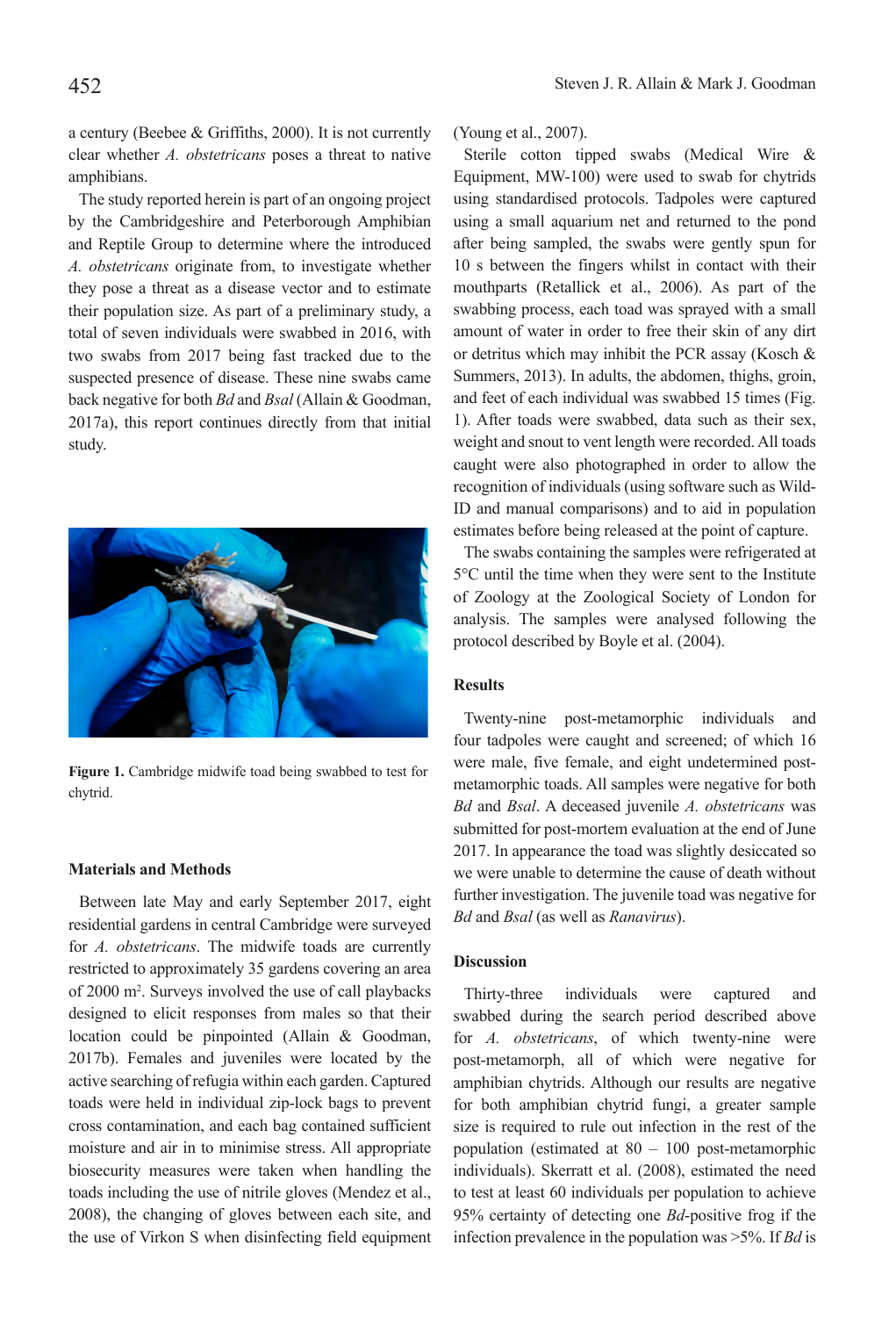present, it is likely at a prevalence below 10% and some modification of our protocols may be needed in the future (Gray et al., 2017). If infected animals are found then further investigation would be needed to identify the strain of *Bd* and link it to a possible dispersal/ introduction pathway. We estimate that the number of individuals sampled so far (including samples used in Allain and Goodman, 2017a) account for 37 – 46% of the suspected post-metamorphic population.

With the exception of the deceased *A. obstetricans,* the study population is yet to be tested for the presence of a *Ranavirus*, while swabs can be used for this; liver samples are a more reliable source for analysis (Gray et al., 2012). The toads may be infected with *Ranavirus*  but the tell-tale signs of a mass die-off have yet to be seen in the local naïve amphibian populations. The deceased juvenile had a deformed hind limb which was also observed in three individuals earlier in June 2017. It is not clear as to whether these deformities were caused by disease, predation, inbreeding or another factor. Recently a new *Ranavirus* was isolated from *A. obstetricans* from the Iberian Peninsula (Balseiro et al., 2009) which has since caused declines in native populations of amphibians within continental Europe (Balseiro et al., 2010; Kik et al., 2011, Price et al. 2014). If mortality events are observed in the future, whole carcasses will be collected for necropsy and a more detailed investigation into the cause of the mortality event, such as molecular screening for the presence of *Ranavirus* DNA, will take place.

*Alytes obstetricans* typically shares the gardens with *Bufo bufo*, *Rana temporaria*, *Lissotriton helveticus* and *L. vulgaris,* all of which are seen regularly on surveys at the study site but in low numbers; *A. obstetricans* is the most frequently encountered amphibian species. All five species breed in the same ponds and infection transmission between them is likely to occur. These breeding ponds were only identified during 2017 due to an expansion in the search area mediated by the cooperation of local residents. The other amphibian species were not swabbed for infectious diseases, as *A. obstetricans* is the most susceptible species in the assemblage these were targeted for cost effectiveness due to the higher chance of them being infected if the disease is present in the area being studied. Other amphibian species will also be swabbed in future surveys.

**Acknowledgements.** We would like to thank the local residents for allowing us access to their gardens so that surveys could be undertaken, thanks must also be paid to our small but dedicated team of survey volunteers. We would also like to thank Matthew Perkins of the Institute of Zoology, Zoological Society of London for carrying out the qPCR analysis and the Garden Wildlife Health project for analysing the deceased midwife toad collected in June. The project would not be possible without our generous backers from our successful crowdfunding campaign, thank you everyone. All work was carried out under Natural England licence 2016-26495-SPM-NNR-2. We would also like to thank Jim Labisko for useful and informative reviews, which helped improve the manuscript.

#### **References**

- Allain, S. J. R. & Goodman, M. J. (2017a). Absence of chytrid fungus (*Batrachochytrium dendrobatidis*) in an introduced population of the common midwife toad (*Alytes obstetricans*) in Cambridge, UK. Herpetological Bulletin **142**: 40-41.
- Allain, S. J. R. & Goodman, M, J. (2017b). Using call playbacks to investigate a population of non-native midwife toads *Alytes obstetricans* (Laurenti, 1768) in Cambridge, UK. The Herpetological Bulletin **140**: 28-30.
- Baker, J. (2007). Midwife toads return to Cambridge. ARG Today **3**: 5-6.
- Balseiro, A., Dalton, K.P., del Cerro, A., Márquez, I., Cunningham, A.A., Parra, F., Prieto, J.M. & Casais, R. (2009). Pathology, isolation and molecular characterisation of a ranavirus from the common midwife toad Alytes obstetricans on the Iberian Peninsula. Diseases of Aquatic Organisms **84**: 95–104.
- Balseiro, A., Dalton, K. P., del Cerro, A., Márquez, I., Parra, F., Prieto, J. M. & Casais, R. (2010). Outbreak of common midwife toad virus in alpine newts (*Mesotriton alpestris cyreni*) and common midwife toads (*Alytes obstetricans*) in Northern Spain: A comparative pathological study of an emerging ranavirus. The Veterinary Journal **186**: 256-258.
- Beebee, T. J. C. & Griffiths, R. (2000). *Amphibians and Reptiles: A Natural History of the British Herpetofauna*. HarperCollins UK.
- Bosch, J., Martı́nez-Solano, I. & Garcı́a-Parı́s, M. (2001). Evidence of a chytrid fungus infection involved in the decline of the common midwife toad (*Alytes obstetricans*) in protected areas of central Spain. Biological Conservation **97**: 331-337.
- Boyle, D. G., Boyle, D. B., Olsen, V., Morgan, J. A. T., & Hyatt, A. D. (2004). Rapid quantitative detection of chytridiomycosis (*Batrachochytrium dendrobatidis*) in amphibian samples using real-time Taqman PCR assay. *Diseases of aquatic organisms* **60**: 141-148.
- Carr, L. W. & Fahrig, L. (2001). Effect of road traffic on two amphibian species of differing vagility. Conservation Biology **15**: 1071-1078.
- Ceballos, G., Ehrlich, P. R. & Dirzo, R. (2017). Biological annihilation via the ongoing sixth mass extinction signaled by vertebrate population losses and declines. *Proceedings of the National Academy of Sciences* **114**: E6089-E6096.
- Duffus, A. L. & Cunningham, A. A. (2010). Major disease threats